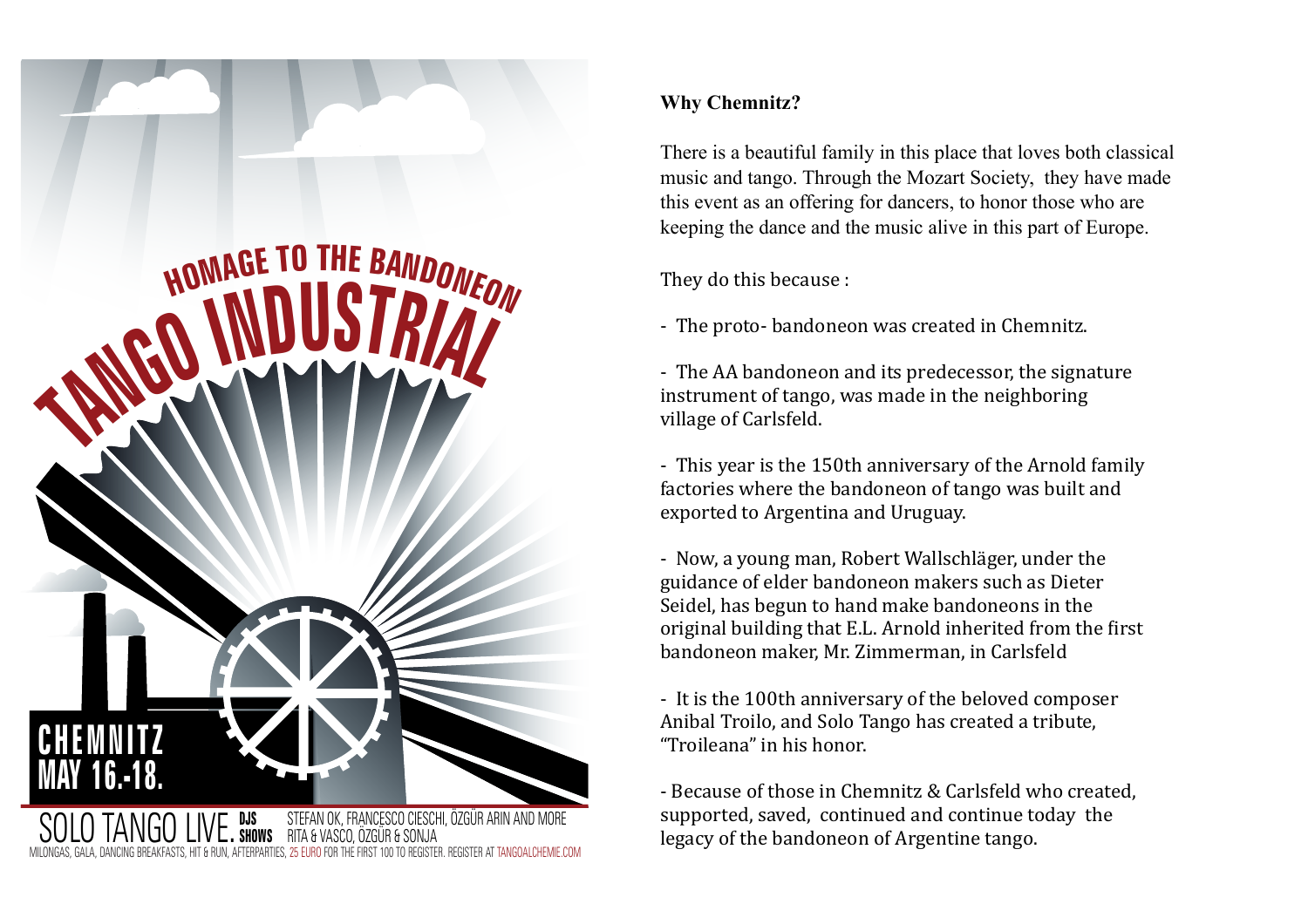|                 | <b>FRIDAY</b>                                                                               | <b>SATURDAY</b>                                                                                                                                                                                                     | <b>SUNDAY</b>                                                                                                                                                                                                                        |                                                                                                                                                                                                                                                                                                                                                                                                                                                           |
|-----------------|---------------------------------------------------------------------------------------------|---------------------------------------------------------------------------------------------------------------------------------------------------------------------------------------------------------------------|--------------------------------------------------------------------------------------------------------------------------------------------------------------------------------------------------------------------------------------|-----------------------------------------------------------------------------------------------------------------------------------------------------------------------------------------------------------------------------------------------------------------------------------------------------------------------------------------------------------------------------------------------------------------------------------------------------------|
| 10:00-14:00     |                                                                                             | Dancing<br>Breakfast*<br>at<br>hostel EINS                                                                                                                                                                          | Dancing<br>Breakfast*<br>at Koehler-Schimmel<br>DJ Özgür<br>** food will be provided at the dancing breakfasts for hostel EINS guests. A limited<br>number of breakfasts available for purchase for those not staying in the hostel. |                                                                                                                                                                                                                                                                                                                                                                                                                                                           |
| 14:00-17:30     |                                                                                             | 13:30 Hit & Run<br>through the city of<br>Chemnitz                                                                                                                                                                  | The Trip:<br>14:00 depart<br>15:30-16:30 Carlsfeld<br>17:00 depart for home<br>or back to Chemnitz                                                                                                                                   | ** You will need to organize travel to Carlsfeld by car.<br>There is a ridesare finder on the web registration<br>page.<br>We will be hosted by Robert Wallschläger who is<br>now hand-making AA bandoneons in home of Alfred<br>Arnold, and who is supported by all of the older<br>residents of the village who were bandoneon makers<br>themselves. 82 year old Dieter Seidel who worked in<br>the original AA factory will talk with and play for us! |
| 20:00           |                                                                                             | <b>Opening concert "Strings"</b><br>at gala venue- all are<br>invited!                                                                                                                                              |                                                                                                                                                                                                                                      | *Your pass also allows you entrance to the opening<br>concert before Solo Tango, a fascinating<br>performance of 40 meter Long strings and music<br>with live modern dance performance.                                                                                                                                                                                                                                                                   |
| 21:00- open end | Milonga Collectivo<br>at Tanzzentrum<br>Schoenherr-Fabrik<br><b>DJ Francesco</b><br>Cieschi | 21:00-2:00+<br>Tango Industrial GALA $\sim$<br>Solo Tango live<br>"Troileana", a first set tribute to<br>Troilo followed by a second<br>set for dancers.<br>DJ Stefan OK<br>Shows-<br>Rita & Vasco<br>Özgür & Sonja |                                                                                                                                                                                                                                      | The milonga and concert set with Solo Tango will<br>begin at 21:00. DJ sets in between and after, dance<br>shows, and second set Solo Tango for dance.<br>Transportation:<br>To the Presshaus- FREE by public bus when you<br>show the driver your ticket or cca 10 euro by taxi.<br>After the milonga- FREE shuttle direct back to hostel<br><b>EINS</b><br>Parking is free and available on site at the<br>Presshaus                                    |
| 2:00-5:00       | Tanzzentrum                                                                                 | hostel EINS                                                                                                                                                                                                         |                                                                                                                                                                                                                                      |                                                                                                                                                                                                                                                                                                                                                                                                                                                           |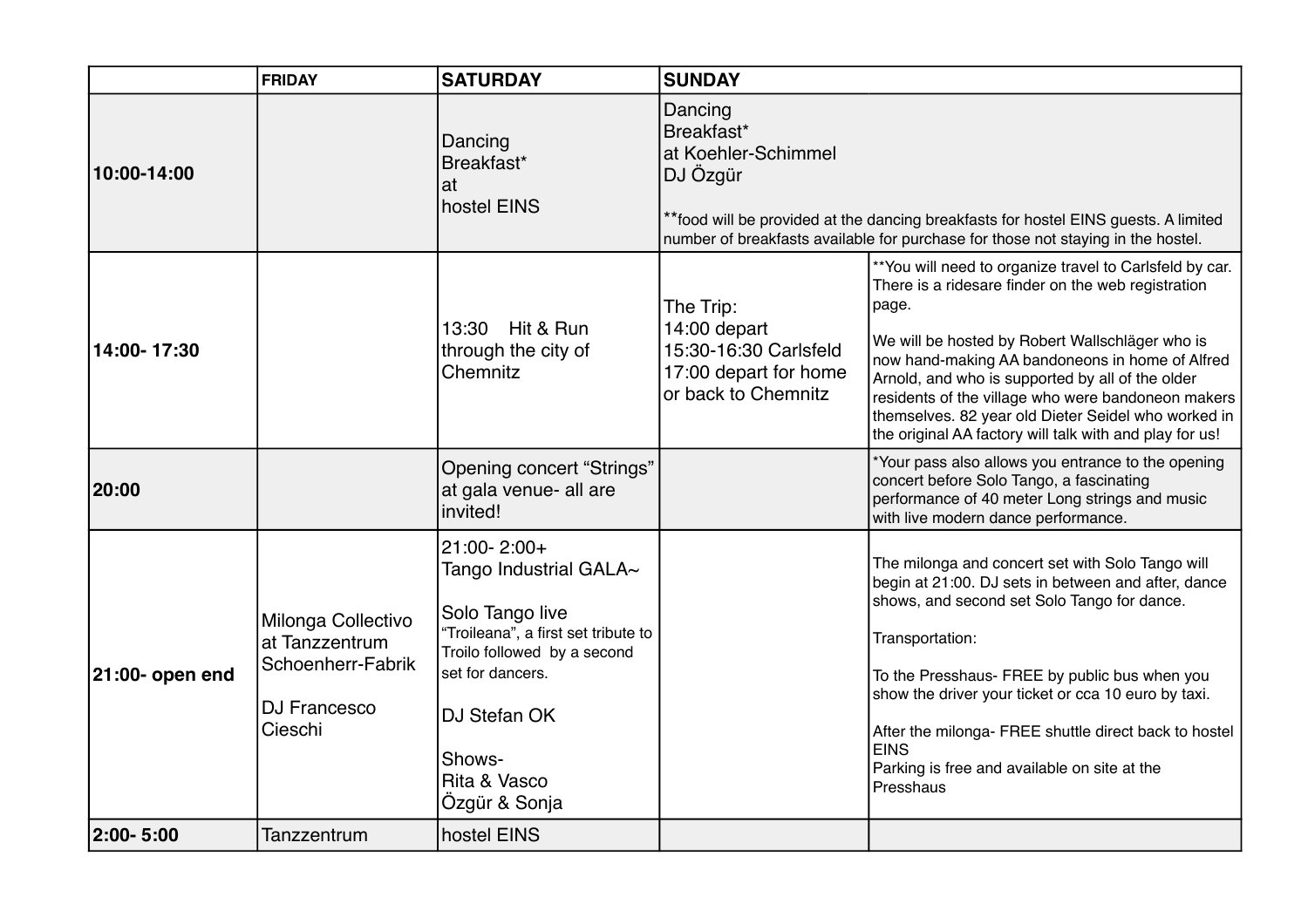#### **HOSTEL EINS- Getreidemarkt 6**

Our festival central, fabulous staff and super upbeat-industrial decor, most of you will be staying here with us!

Location of the Saturday dancing breakfast, just next door to the Sunday dancing breakfast, and the place we will dance 'after' the nights should you still have power to do so!

\*Polished/painted industrial floor \*Check in May 16, best before 22:00 \*Check out May 18, until 11:00- then come to the dancing breakfast right next door :)





Getting there:

By public transport (single trip 1,90  $\epsilon$ , day ticket 4,00  $\epsilon$ )

-Bus 23 is our line, it goes to all of our places. An 8 minute walk from Zentralhaltestelle.

By car:

-There is no free parking at hostel EINS.

There are parking meters on Getreidemarkt but they must be fed every 2 hours.

You can do this when you first arrive and drop off your things.

Longer term parking you will find just on the next large street, Theaterstraße, where parking is free of charge.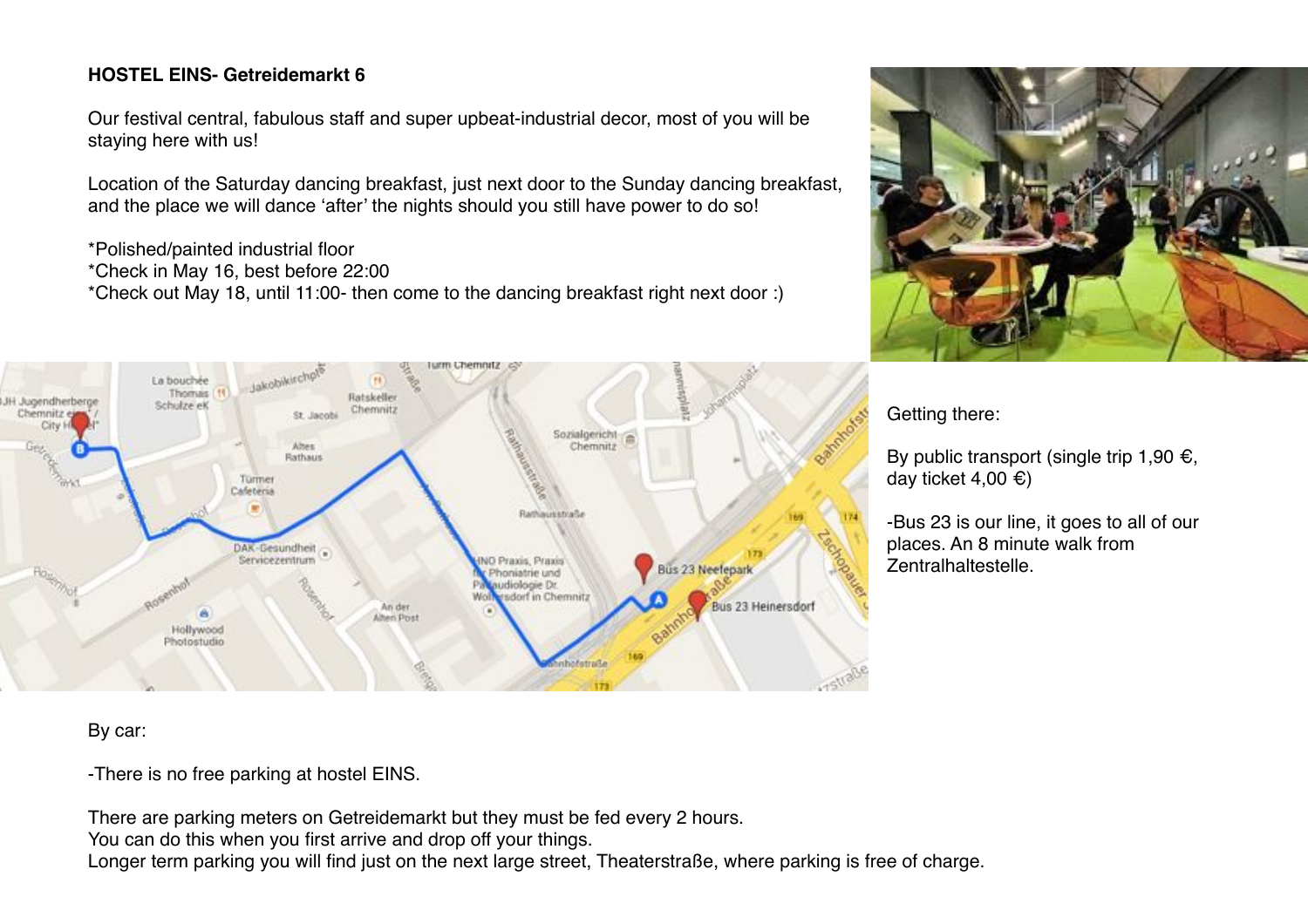### **FRIDAY MILONGA- Schönherrstraße 8**, 09113 Chemnitz

At Tanzstudio in the hip industrial compound 'Schoenherr-Fabrik'. Lots of good restaurants in the same complex some come and eat, then come up to join us!

We will be there from 20:00 to open end. \*super parquet floor





#### **Getting there:**

By Bus -Bus 23 leaves from "Zentralhaltestelle" to ..Schoenherrpark" at 19:25, 19:45, 20:25, 20:45 (every 20 mins)

By car -lots of parking on site

By taxi -cca.  $7 \in$  from hostel EINS

#### **Getting back:**

by bus -walk 8 minutes from Schoenherrfabrik to bus stop "Muellerstrasse" and take bus N18 to "Zentralhaltestelle". N18 leaves at 23:34, 0:34, 1:34, 2:34, 3:34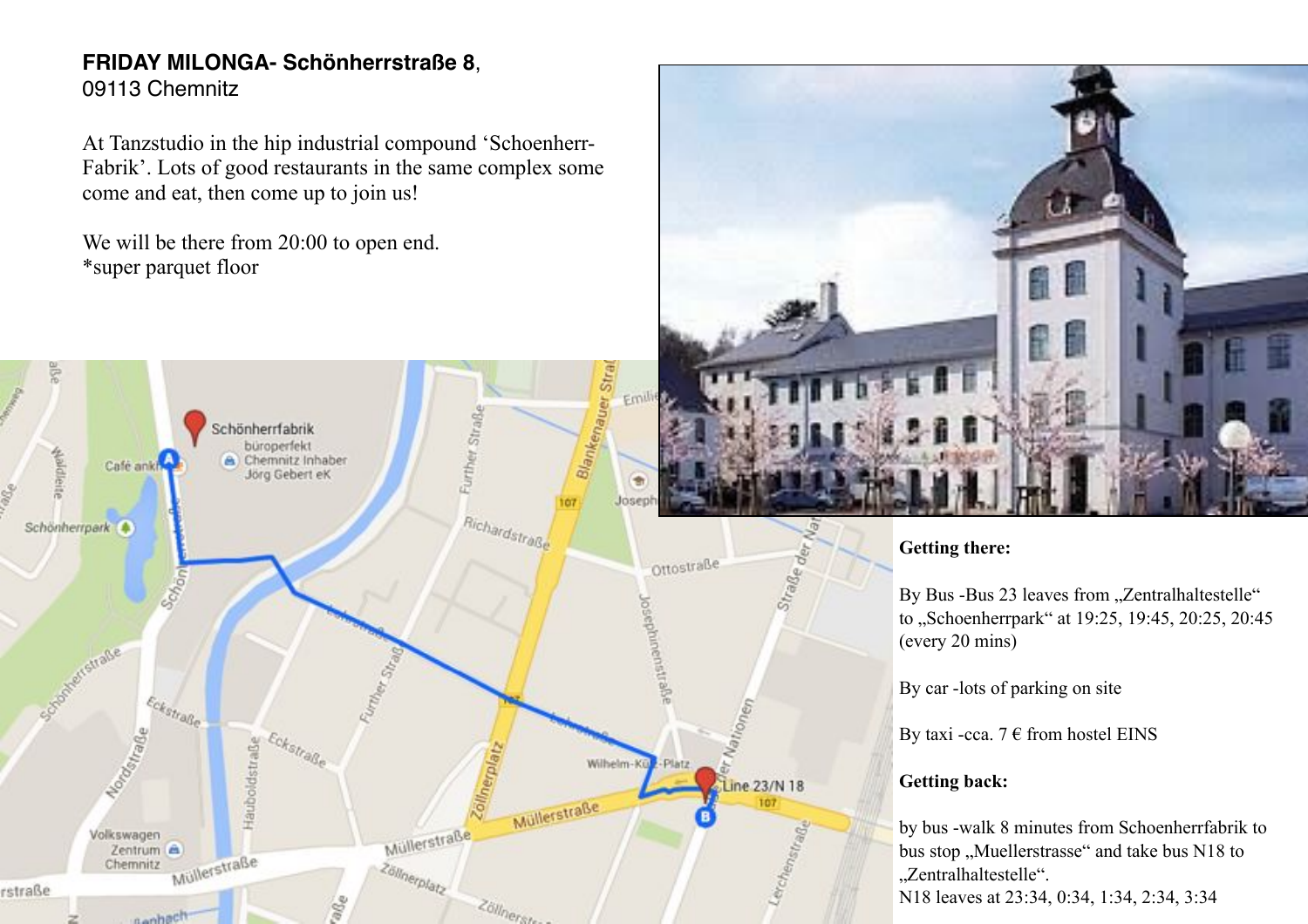# **SATURDAY HIT & RUN**

Begin at hostel EINS at 14:00

Stop 1- **Theaterplatz** (Theaterstraße 1) Stop 2- **Karl Marx head** (Brückenstraße 10-12) Stop 3- **Tietz** (Moritzstraße 20) Stop 4- **Stadthalle** (Theaterstraße 3)

 $*$ We will have an old-timer car equipped with sound system to accompany us, thanks to the Mozart Society, to do this Hit & Run right!

\*Outdoors,%so%bring%shoes%a% for dancing on stone and pavement.

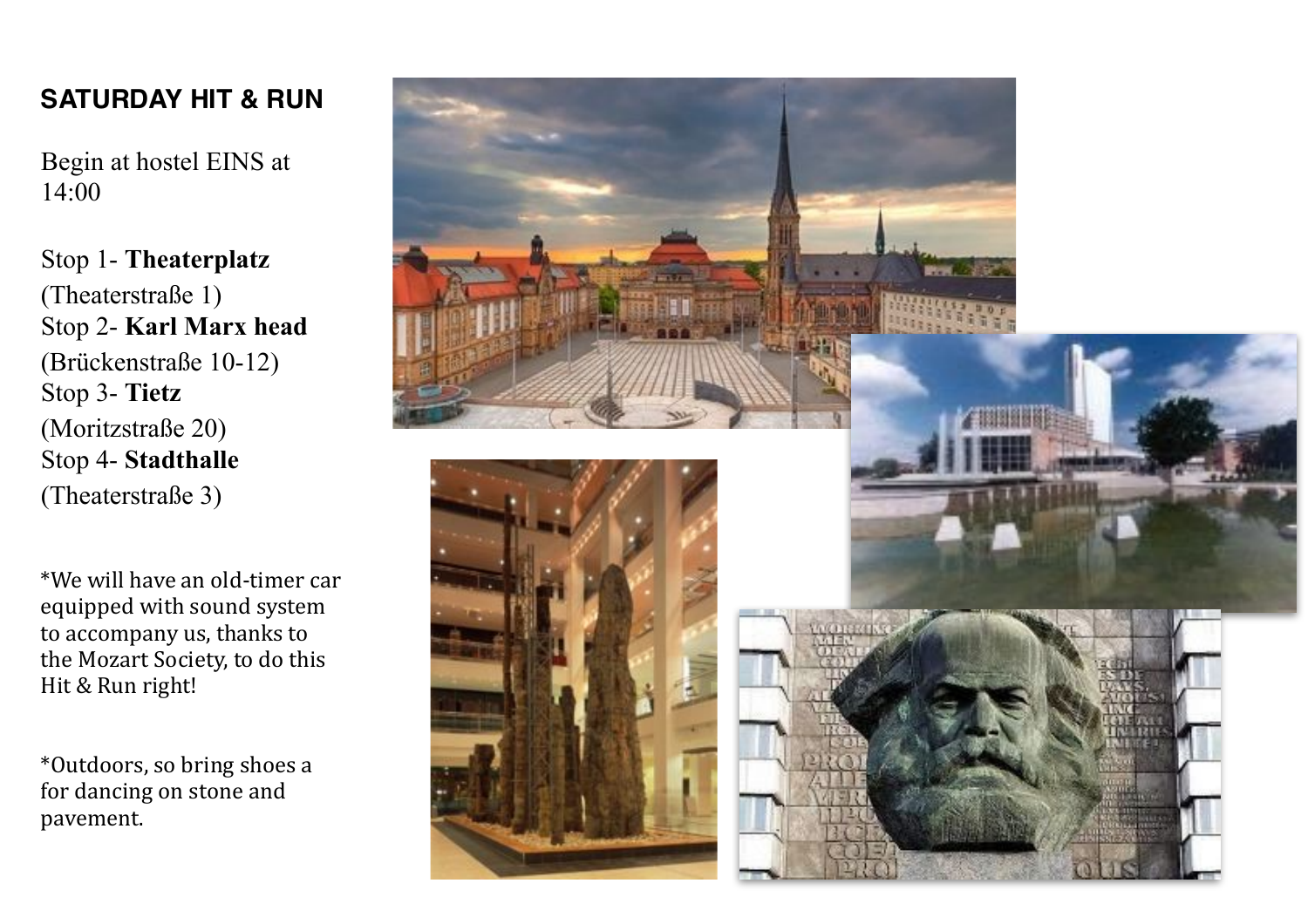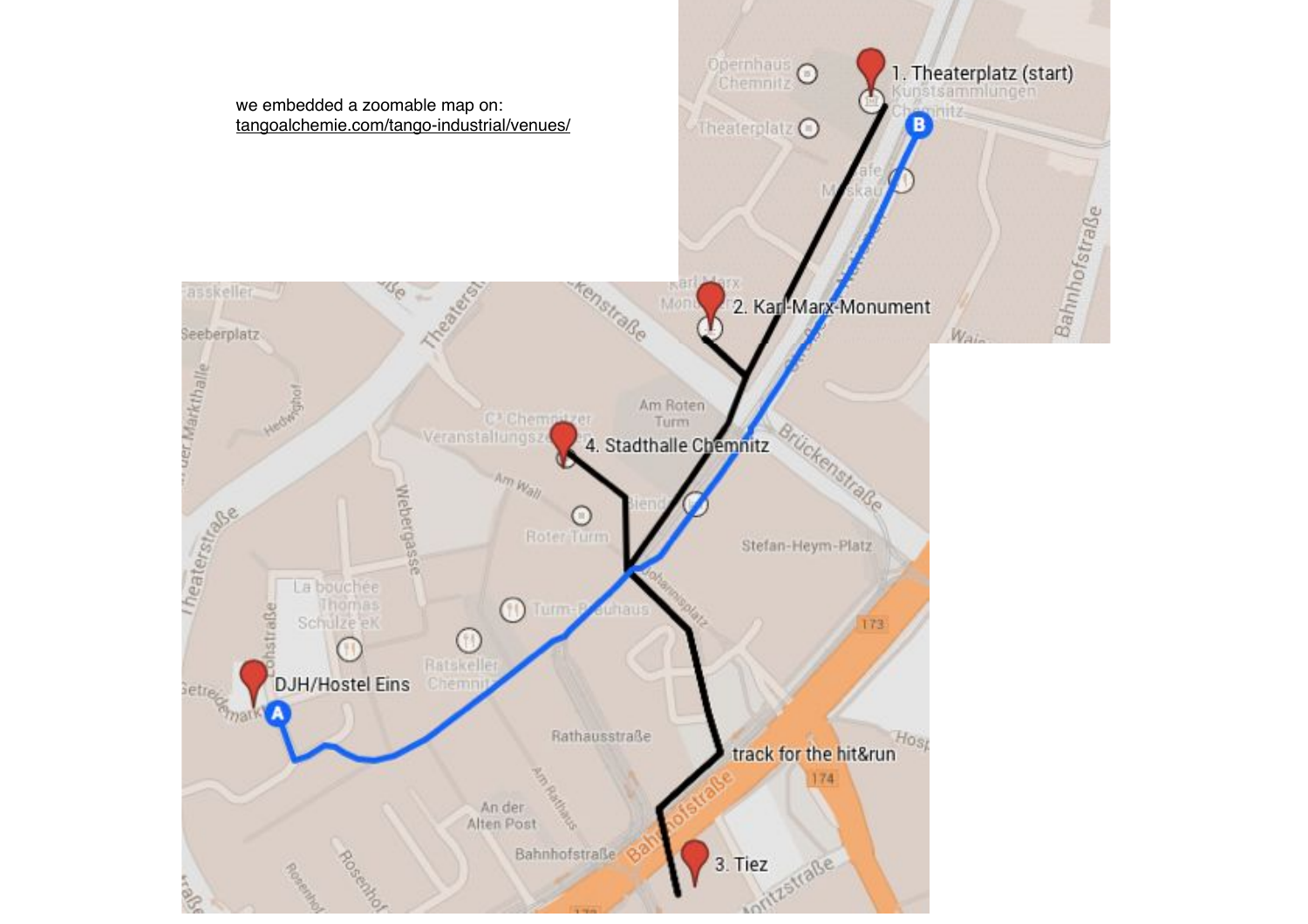## **SATURDAY MILONGA- Druckhaus FREIE PRESSE, Winklhoferstraße 20, 09116 Chemnitz**

This is the actual press house, the main printing press for the whole of Saxony. The space is big and a fascinating location for an event around this theme. \*Polished/ painted concrete floor





Getting there:

By bus: FREE when you show your festival pass to the bus driver. Walk to Zentralhaltestelle, take bus 23 direction Neefepark to Neefestrasse/Südring, then walk to the Druckhaus

By taxi: c/a 10 euro per taxi

By car: There is ample parking at the Freie Presse

Getting back: FREE shuttle bus from the Freie Press back to Hostel EINS for all dancers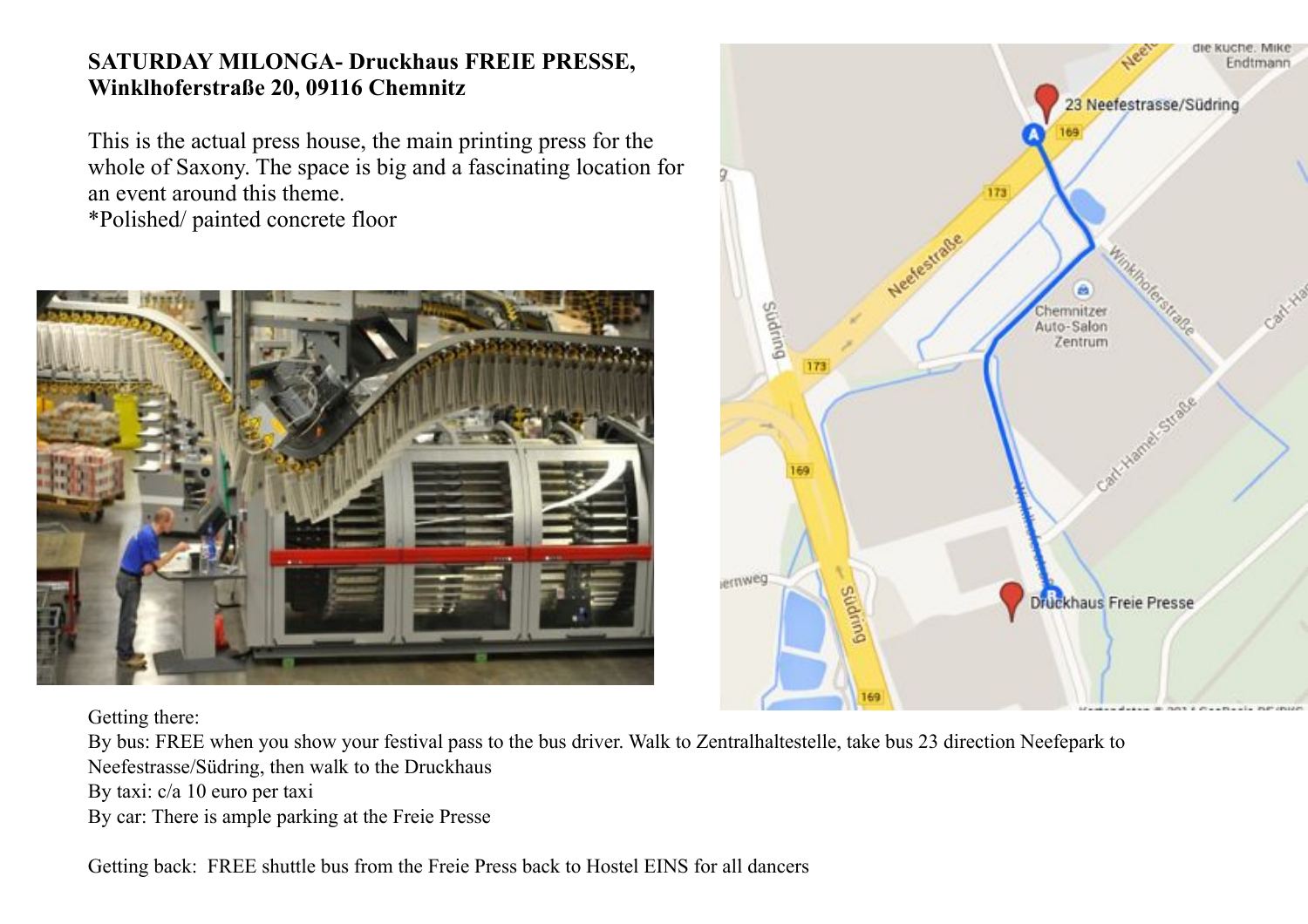#### **SUNDAY DANCING BREAKFAST- Koehler-Schimmel studio, Rosenhof 23**

In a great place with a fab floor, comfort and coziness for dancing, located just near the hostel! Breakfast provided for all those those staying at the hostel, a limited number available for purchase for others. The oldest dance school in Chemnitz established 1833, 180 years of classes.

\*great parquet floor



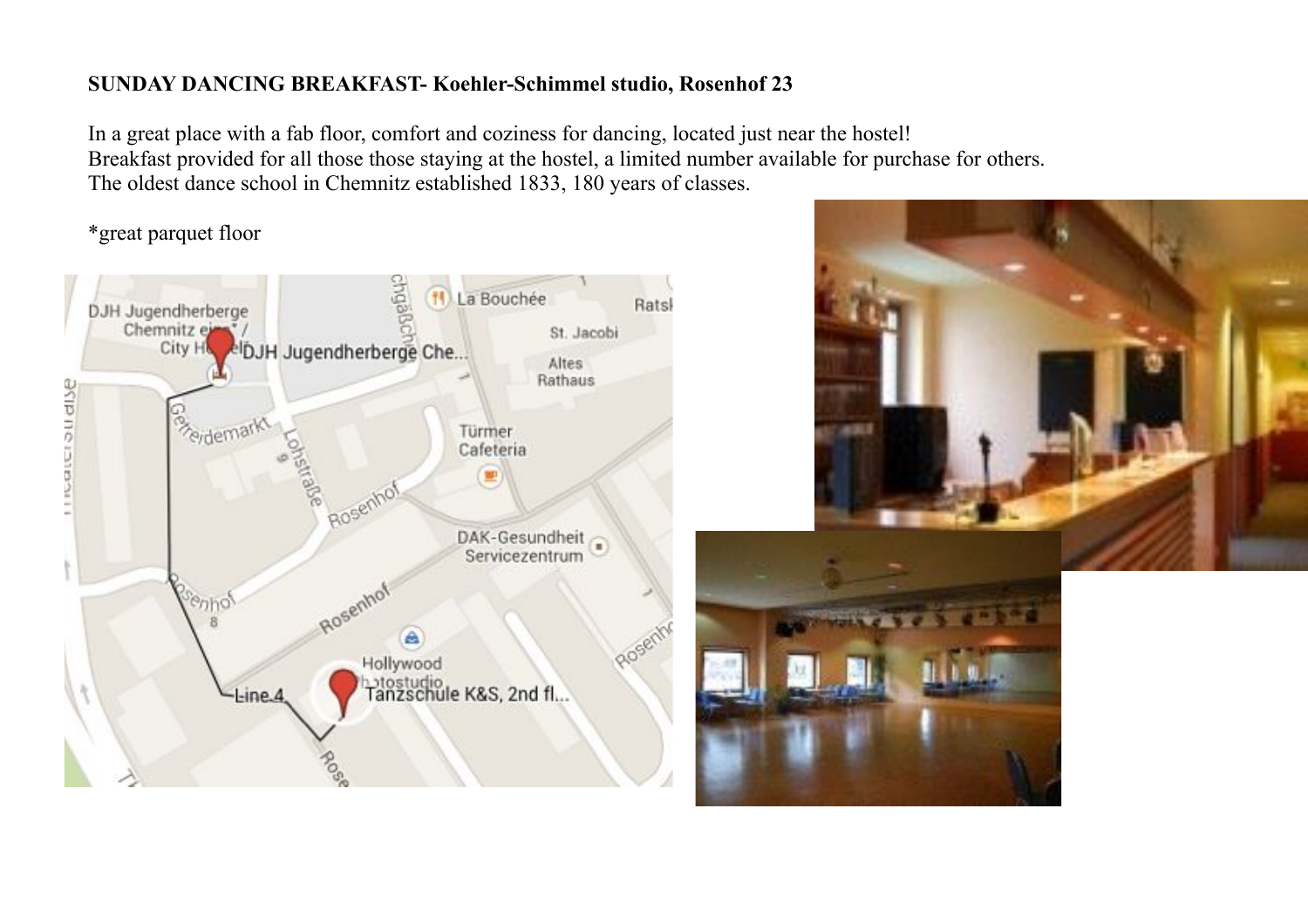## **SUNDAY- TRIP TO CARLSFELD**

This very special trip is how we dancers can learn more about the history of the bandoneon, and pay our respects to the place, the people and the legacy of the instrument's production in Carlsfeld.

VERY SPECIAL NEWS: Robert Wallschläger, a young master craftsman from Carlsfeld is now making bandoneons by hand in the original factory of E.L. Arnold. He will take us through the process step by step, and we will be guided by 82 year old Dieter Seidel, who made bandonoeons in the original AA factory. They will share stories and some songs with

us, and accompany us to the grave and monument of Alfred Arnold.



This year is exactly the 150th anniversary of the EL Arnold factory in Carlsfeld, We will visit this house, the original bandoneon factory inherited from Zimmerman, and see how bandoneons are again being made here by hand.

 These are the people we owe our great thanks for making, enabling, and continuing to produce the sound that makes tango Tango.



At the time of Alfred Arnold's death **(1933) 600 instruments a month were** made at his factory with 85% exported to Argentina and Uruguay.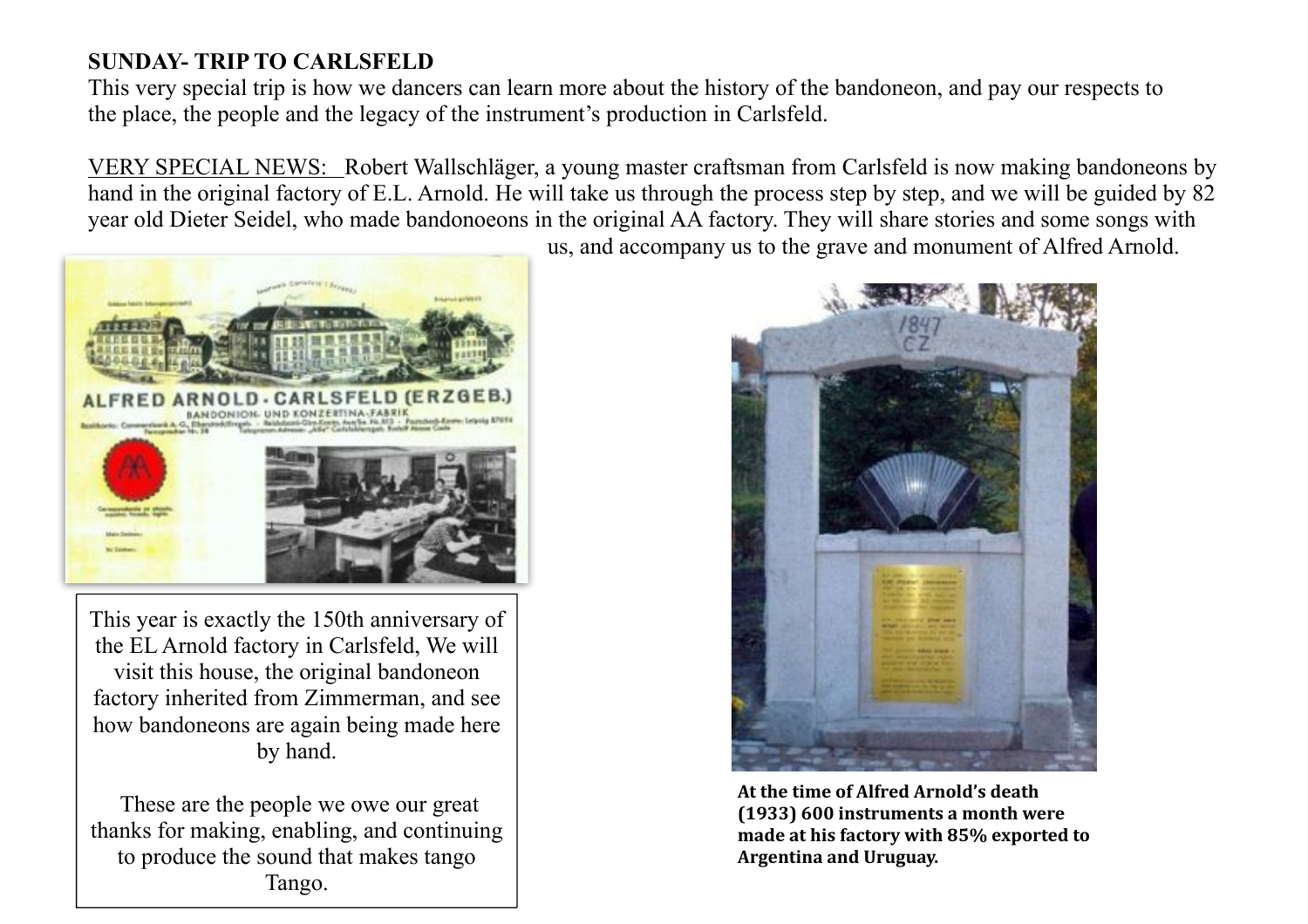

# Fabrik feiner Bandonions und Konzertinas Carlsfeld VS. den 8. Ootober 1910

Carlsfeld is about one hour from Chemnitz by car. —— Destination: Obere Gasse 12, 08309 Eibenstock

## **Route (from hostel EINS)**

JH Jugendherberge Chemnitz eins" / City Hostel" Getreidemarkt, 09111 Chemnitz

Take Theaterstraße to Falkeplatz/Zwickauer Straße/B169/B173 Take A72 to S255 in Hartenstein. Take exit 12-Hartenstein from A72 Turn left onto S255 Take B283 to S275 in Eibenstock Continue on S275. Take Carlsfelder Straße to Obere Gasse Turn left onto S275 Turn right onto Carlsfelder Straße Continue onto Carlsfelder Hauptstraße Turn left onto Talsperrenstraße Turn right onto Obere Gasse Obere Gasse 12, 08309 Eibenstock



There is a very beautiful and significant church in Carlsfeld. It is the ..mother" church of the Dresdner Frauenkirche.

You can visit this in addition to our visit to Alfred Arnold's memorial, and to his home, where now a young master guided by the elders who worked in the original factory, will lead us through the making of and history of the bandoneon.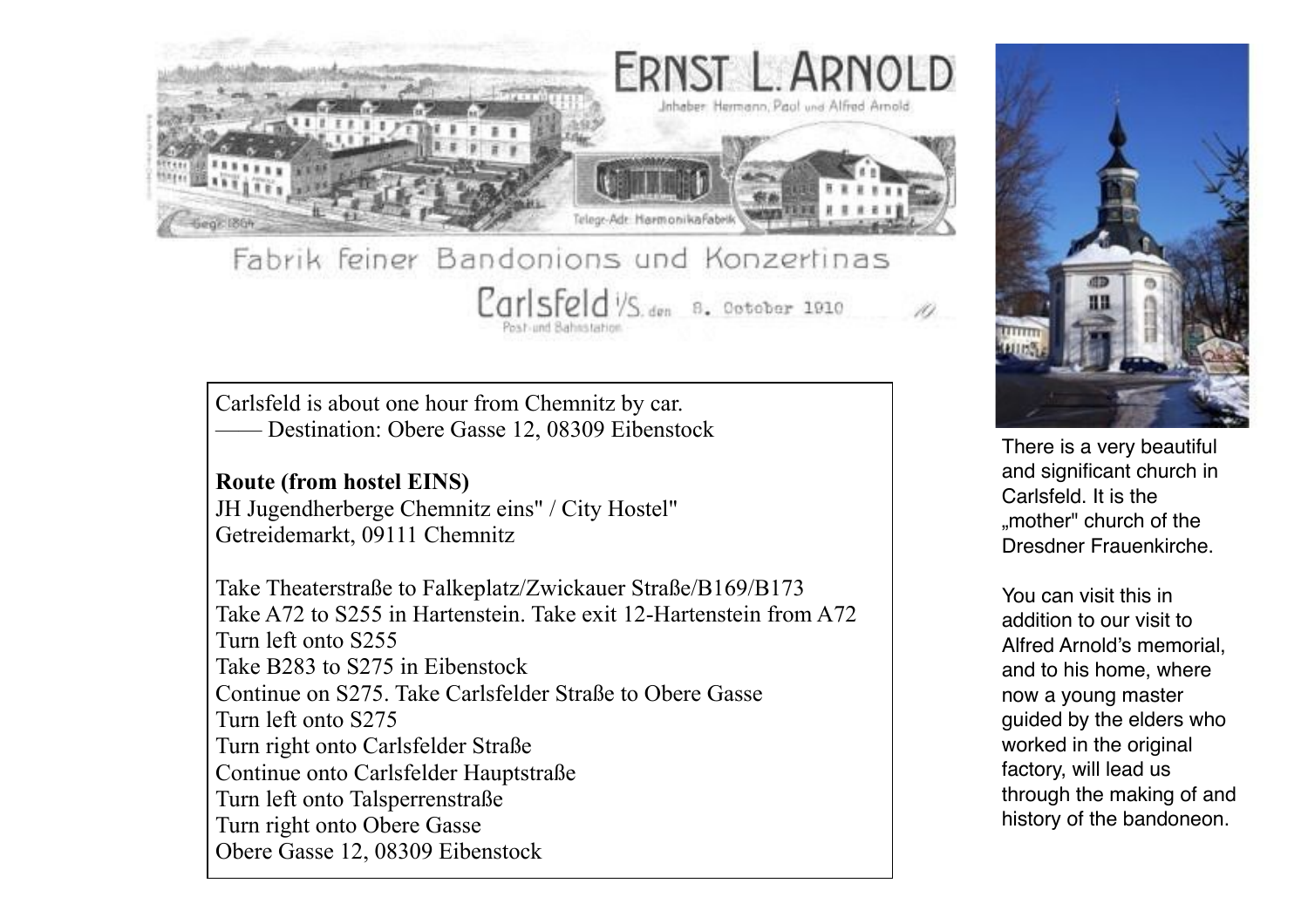# **WHY CHEMNITZ, WHY NOW?**

We come to dance and enjoy the events offered by these kind people. And we come because of:

- Carl Friedrich Uhlig, born in Chemnitz, creator of the Chemnitzer concertina.
- The connection between Chemnitz (concertina) and Carlsfeld (bandoneon).
- Mr. Zimmerman who first produced concertinas and first bandoneons in Carlsfeld.
- Mr. Band who worked so hard to promote, sell and teach the instrument produced in Carlsfeld that it became known as the 'bandoneon'.
- E.L. Arnold who inherited Mr. Zimmerman's original bandoneon factory and began the Arnold family's legacy of bandoneon production. It is this original production house in Carlsfeld which is celebrating it's 150th anniversary.
- Alfred & Paul Arnold, E.L's sons, who opened their own factory, created and supplied the bandoneon exported primarily to Argentina and Uruguay, which became the indispensable instrument of Argentine tango.
- Mr. Alfred Arnold who determinedly continued to produce his non-tremolo 142 tone bandoneon, thereby preserving the sound that is the foundation of Tango.

It was Alfred Arnold who refused to standardize the bandoneon as a tremolo-tuned instrument. His AA remained without tremolo- the offset lighter, brighter, happier sound, like that of an accordion. It is the pure octave tuned non-tremolo bandoneon, which gives tango its purity, its depth, and its sound of longing. —- So the juice, the heart-opening exquisite tones of tango and its effect on us as dancers, has continued to exist, in large part, because of him.

We come to lay a flower at Alfred Arnold's memorial in Carlsfeld, and to pay homage to the place and the people behind our beloved bandoneon.